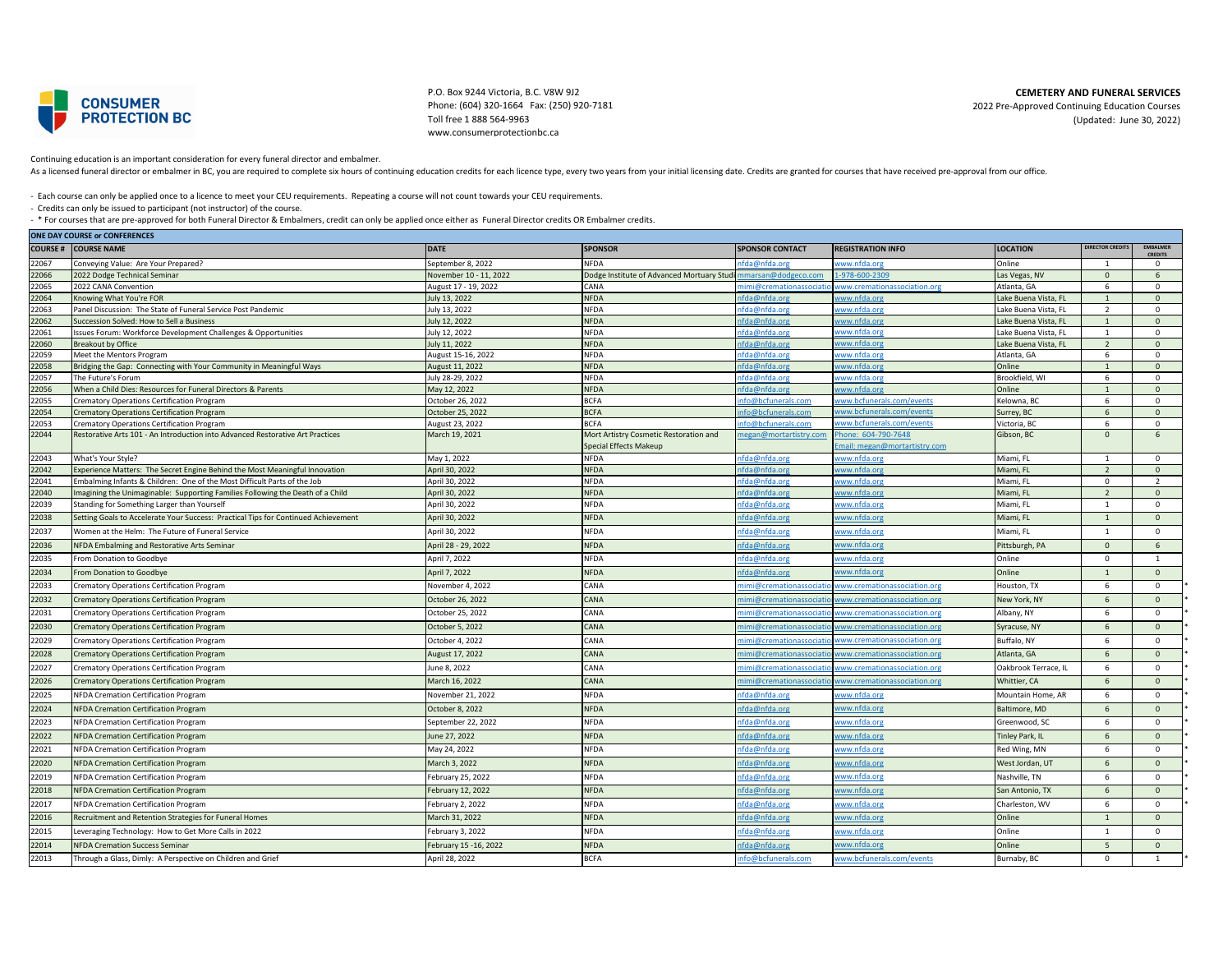|       | <b>COURSE # COURSE NAME</b>                                     | <b>DATE</b>           | <b>SPONSOR</b>                         | <b>SPONSOR CONTACT</b>  | <b>REGISTRATION INFO</b>     | <b>LOCATION</b> | DIRECTOR CREDITS | <b>EMBALMER</b><br><b>CREDITS</b> |
|-------|-----------------------------------------------------------------|-----------------------|----------------------------------------|-------------------------|------------------------------|-----------------|------------------|-----------------------------------|
| 22012 | Through a Glass, Dimly: A Perspective on Children and Grief     | April 28, 2022        | <b>BCFA</b>                            | info@bcfunerals.com     | www.bcfunerals.com/events    | Burnaby, BC     |                  |                                   |
| 22011 | The Human Side of Unconscious Bias                              | April 27, 2022        | <b>BCFA</b>                            | info@bcfunerals.com     | www.bcfunerals.com/events    | Burnaby, BC     |                  |                                   |
| 22010 | The Human Side of Unconscious Bias                              | April 27, 2022        | <b>BCFA</b>                            | info@bcfunerals.com     | www.bcfunerals.com/events    | Burnaby, BC     |                  |                                   |
| 22009 | This is Day One: Creating Cultures of Leadership                | April 27, 2022        |                                        | info@bcfunerals.com     | www.bcfunerals.com/events    | Burnaby, BC     |                  |                                   |
| 22008 | This is Day One: Creating Cultures of Leadership                | April 27, 2022        | <b>BCFA</b>                            | info@bcfunerals.com     | www.bcfunerals.com/events    | Burnaby, BC     |                  |                                   |
| 22007 | <b>Compassion Fatigue</b>                                       | April 28, 2022        | <b>BCFA</b>                            | info@bcfunerals.com     | www.bcfunerals.com/events    | Burnaby, BC     |                  |                                   |
| 22006 | <b>Compassion Fatigue</b>                                       | April 28, 2022        | <b>BCFA</b>                            | info@bcfunerals.com     | www.bcfunerals.com/events    | Burnaby, BC     |                  |                                   |
| 22005 | Living Your Leadership Legacy: Reframing Your Impact Powerfully | April 27, 2022        | <b>BCFA</b>                            | info@bcfunerals.com     | www.bcfunerals.com/events    | Burnaby, BC     |                  |                                   |
| 22004 | Living Your Leadership Legacy: Reframing Your Impact Powerfully | April 27, 2022        | <b>BCFA</b>                            | info@bcfunerals.com     | www.bcfunerals.com/events    | Burnaby, BC     |                  |                                   |
| 22003 | Practical Restorative Art                                       | May 26, 2022          | <b>BCFA</b>                            | info@bcfunerals.com     | www.bcfunerals.com/events    | Online          |                  |                                   |
| 22002 | Suicide Grief: Working with the Aftermath                       | March 16, 2022        | <b>BCFA</b>                            | info@bcfunerals.com     | www.bcfunerals.com/events    | Online          |                  |                                   |
| 22001 | Suicide Grief: Working with the Aftermath                       | March 16, 2022        | <b>BCFA</b>                            | info@bcfunerals.com     | www.bcfunerals.com/events    | Online          |                  |                                   |
| 21157 | Law Enforcement Funerals                                        | January 20, 2022      | <b>NFDA</b>                            | nfda@nfda.org           | www.nfda.org                 | Online          |                  |                                   |
| 21140 | ICCFA Dead Talks: The Pre-need Conversation 2022                | January 14 - 16, 2022 | <b>ICCFA</b>                           | tcrosley@iccfa.com      | iccfa.com/sales              | Las Vegas, NV   |                  |                                   |
| 21139 | 2022 CANA Symposium                                             | February 9 - 11, 2022 | Cremation Association of North America | mimi@cremationassociati | iol cremationassociation.org | Las Vegas, NV   |                  |                                   |

\* CEU can only be applied once to a licence, either as Funeral Director credits OR Embalmer credits.

|                | <b>ONGOING COURSES</b>                                                                                                                 |                                     |                              |                        |                                     |                   |                          |                                   |  |  |
|----------------|----------------------------------------------------------------------------------------------------------------------------------------|-------------------------------------|------------------------------|------------------------|-------------------------------------|-------------------|--------------------------|-----------------------------------|--|--|
| <b>COURSE#</b> | <b>COURSE NAME</b>                                                                                                                     | <b>DATE</b>                         | <b>SPONSOR</b>               | <b>SPONSOR CONTACT</b> | <b>REGISTRATION INFO</b>            | <b>LOCATION</b>   | <b>IRECTOR CREDITS</b>   | <b>EMBALMER</b><br><b>CREDITS</b> |  |  |
| 22637          | So Much Tech, So Little Time: Advice from the Trenches                                                                                 | June 1, 2022 - June 30, 2024        | <b>FSAC</b>                  | amara@fsac.ca          | www.fsac.ca/fsac-academy            | Online            | $\overline{1}$           | $\Omega$                          |  |  |
| 22636          | Less Theory, More Action! Real-life stories on Compassion & Covid Fatigue                                                              | June 1, 2022 - June 30, 2024        | <b>FSAC</b>                  | amara@fsac.ca          | www.fsac.ca/fsac-academy            | Online            | $\Omega$                 | <sup>1</sup>                      |  |  |
| 22635          | Less Theory, More Action! Real-life stories on Compassion & Covid Fatigue                                                              | June 1, 2022 - June 30, 2024        | <b>FSAC</b>                  | amara@fsac.ca          | www.fsac.ca/fsac-academy            | Online            | $\mathbf{1}$             | $\Omega$                          |  |  |
| 22634          | How to Retain & Recruit: Human Resources Panel                                                                                         | June 1, 2022 - June 30, 2024        | <b>FSAC</b>                  | amara@fsac.ca          | www.fsac.ca/fsac-academy            | Online            | $\overline{z}$           | $\Omega$                          |  |  |
| 22633          | How to Handle Phone Shoppers                                                                                                           | lune 1, 2022 - June 30, 2024        | <b>FSAC</b>                  | amara@fsac.ca          | ww.fsac.ca/fsac-academy             | Online            |                          | $\Omega$                          |  |  |
| 22632          | Embalming of the Skin and Long Bone Donation Case                                                                                      | June 1, 2022 - June 30, 2024        | <b>FSAC</b>                  | amara@fsac.ca          | www.fsac.ca/fsac-academy            | Online            | $\Omega$                 | $\mathbf{1}$                      |  |  |
| 22631          | Becoming a Trusted Advisor                                                                                                             | lune 1, 2022 - June 30, 2024        | <b>FSAC</b>                  | amara@fsac.ca          | vww.fsac.ca/fsac-academy            | Online            | $\overline{\phantom{a}}$ | $\Omega$                          |  |  |
| 22630          | The Delicate Balance of Your Family, Your Life and Your Family Business                                                                | January 1, 2022 - December 31, 2022 | <b>NFDA</b>                  | nfda@nfda.org          | www.nfda.org                        | Home Study        | $\overline{\phantom{a}}$ | $\Omega$                          |  |  |
| 22629          | It's Not Just a Cremation                                                                                                              | January 1, 2022 - December 31, 2022 | <b>NFDA</b>                  | nfda@nfda.org          | www.nfda.org                        | Home Study        | $\overline{z}$           | $\Omega$                          |  |  |
| 22628          | Is It Sexual Harassement?                                                                                                              | January 1, 2022 - December 31, 2022 | <b>NFDA</b>                  | nfda@nfda.org          | www.nfda.org                        | Home Study        | $\overline{3}$           | $\Omega$                          |  |  |
| 22627          | Cremation Litigation: How to Avoid the Courtroom & What to Do When You Can't                                                           | January 1, 2022 - December 31, 2022 | <b>NFDA</b>                  | ifda@nfda.org          | www.nfda.org                        | Home Study        | $\overline{z}$           | $\Omega$                          |  |  |
| 22626          | Connecting with the LGBTQ Community                                                                                                    | January 1, 2022 - December 31, 2022 | <b>NFDA</b>                  | nfda@nfda.org          | www.nfda.org                        | Home Study        | $\overline{\phantom{a}}$ | $\Omega$                          |  |  |
| 22625          | A Reimagined Funeral and Cemetery Profession                                                                                           | January 1, 2022 - December 31, 2022 | <b>NFDA</b>                  | nfda@nfda.org          | www.nfda.org                        | <b>Home Study</b> | $\overline{z}$           | $\Omega$                          |  |  |
| 22624          | A Radically Simple Blueprint for Success and Growth                                                                                    | January 1, 2022 - December 31, 2022 | <b>NFDA</b>                  | nfda@nfda.org          | www.nfda.org                        | Home Study        | $\overline{\phantom{a}}$ | $\Omega$                          |  |  |
| 22623          | Thrive: Strategies to Turn Uncertainty to Competitive Advantage                                                                        | January 1, 2022 - December 31, 2022 | <b>NFDA</b>                  | nfda@nfda.org          | www.nfda.org                        | <b>Home Study</b> | -6                       | $\Omega$                          |  |  |
| 22622          | The Essential HR Handbook - A Quick Handy Resource for Any Manager or HR Professional                                                  | January 1, 2022 - December 31, 2022 | <b>NFDA</b>                  | nfda@nfda.org          | www.nfda.org                        | Home Study        |                          | $\Omega$                          |  |  |
| 22621          | <b>Embalming Standards of Care</b>                                                                                                     | lanuary 1, 2022 - December 31, 2022 | <b>NFDA</b>                  | ifda@nfda.org          | www.nfda.org                        | <b>Home Study</b> |                          | $\Omega$                          |  |  |
| 22620          | Embalming and Renal Failure: A Silent Danger for Embalmers                                                                             | January 1, 2022 - December 31, 2022 | <b>NFDA</b>                  | nfda@nfda.org          | www.nfda.org                        | Home Study        | $\Delta$                 | $\Omega$                          |  |  |
| 22619          | Customer Service Revolution                                                                                                            | January 1, 2022 - December 31, 2022 | <b>NFDA</b>                  | ifda@nfda.org          | www.nfda.org                        | Home Study        | $\Delta$                 | $\mathbf{0}$                      |  |  |
| 22618          | Disrupt Yourself                                                                                                                       | January 1, 2022 - December 31, 2022 | NFDA                         | nfda@nfda.org          | www.nfda.org                        | Home Study        | $\Delta$                 | $\Omega$                          |  |  |
| 22617          | Control the Conversation: How to Charm, Deflect and Defend Your Position Through Any Line of Quest January 1, 2022 - December 31, 2022 |                                     | <b>NFDA</b>                  | nfda@nfda.org          | www.nfda.org                        | Home Study        |                          | $\Omega$                          |  |  |
| 22616          | Berevement Groups and the Role of Social Support                                                                                       | January 1, 2022 - December 31, 2022 | <b>NFDA</b>                  | nfda@nfda.org          | www.nfda.org                        | Home Study        | -6                       | $\mathbf{0}$                      |  |  |
| 22615          | Cremation Arrangement Conference Best Practices (Online)                                                                               | January 1, 2022 - December 31, 2023 | CANA                         | nimi@cremationassocia  | www.cremationassociation.org        | Online            | $\overline{z}$           | $\Omega$                          |  |  |
| 22614          | Cremation & the Environment (Online)                                                                                                   | January 1, 2022 - December 31, 2023 | CANA                         | nimi@cremationassocia  | www.cremationassociation.org        | Online            | $\overline{\phantom{a}}$ | $\Omega$                          |  |  |
| 22613          | Phone Shoppers: Your Best First Impression (Online)                                                                                    | January 1, 2022 - December 31, 2023 | CANA                         | nimi@cremationassocia  | www.cremationassociation.org        | Online            | $\overline{1}$           | $\mathbf{0}$                      |  |  |
| 22612          | Crematory Operations Certification Program (Online)                                                                                    | January 1, 2022 - December 31, 2023 | CANA                         | mimi@cremationassocia  | www.cremationassociation.org        | Online            | -6                       | $\Omega$                          |  |  |
| 22611          | Funeral Celebrant Training and Certifications                                                                                          | January 1, 2022 - December 31, 2023 | Life Celebrant International | odd@lifecelebrantsinte | www.lifecelebrantsinternational.com | Online            |                          | $\Omega$                          |  |  |
| 22610          | Workplace Inspections - Canada                                                                                                         | January 1, 2022 - December 31, 2023 | Skillsoft                    | Skillsoft              | skillsoft.com                       | Online            | $\Omega$                 | $\overline{1}$                    |  |  |
| 22609          | Workplace Inspections - Canada                                                                                                         | lanuary 1, 2022 - December 31, 2023 | Skillsoft                    | Skillsoft              | killsoft.com                        | Online            |                          | $\Omega$                          |  |  |
| 22608          | Leadership Essentials: Building Your Influence as a Leader                                                                             | January 1, 2022 - December 31, 2023 | Skillsoft                    | Skillsoft              | killsoft.com                        | Online            | $\overline{1}$           | $\Omega$                          |  |  |
| 22607          | Leadership Essentials: Communicating Vision                                                                                            | January 1, 2022 - December 31, 2023 | Skillsoft                    | Skillsoft              | killsoft.com                        | Online            | $\mathbf{1}$             | $\mathbf{0}$                      |  |  |
| 22606          | <b>Hair Restoration</b>                                                                                                                | January 1, 2022 - December 31, 2023 | <b>CCFS</b>                  | nfo@ccfs.ca            | vww.ccfs.ca                         | Online            | $\Omega$                 | $\overline{\mathbf{3}}$           |  |  |
| 22605          | Forms of Disposition                                                                                                                   | January 1, 2022 - December 31, 2023 | <b>CCFS</b>                  | nfo@ccfs.ca            | www.ccfs.ca                         | Online            | $\overline{z}$           | $\Omega$                          |  |  |
| 22604          | NFDA Certified Preplanning Consultant (CPC) Program                                                                                    | January 1, 2022 - December 31, 2023 | <b>NFDA</b>                  | nfda@nfda.org          | www.nfda.org                        | Online            | -6                       | $\mathbf{0}$                      |  |  |
| 22603          | NFDA Arranger Training Program                                                                                                         | January 1, 2022 - December 31, 2023 | <b>NFDA</b>                  | nfda@nfda.org          | www.nfda.org                        | Online            |                          | $\Omega$                          |  |  |
| 22602          | Online Cremation Certification Program                                                                                                 | January 1, 2022 - December 31, 2023 | NFDA                         | nfda@nfda.org          | www.nfda.org                        | Online            | -6                       | $\Omega$                          |  |  |
| 22601          | Approaching Trauma Cases with Confidence                                                                                               | January 1, 2022 - December 31, 2023 | <b>NFDA</b>                  | nfda@nfda.org          | www.nfda.org                        | Online            | $\Omega$                 | $\overline{3}$                    |  |  |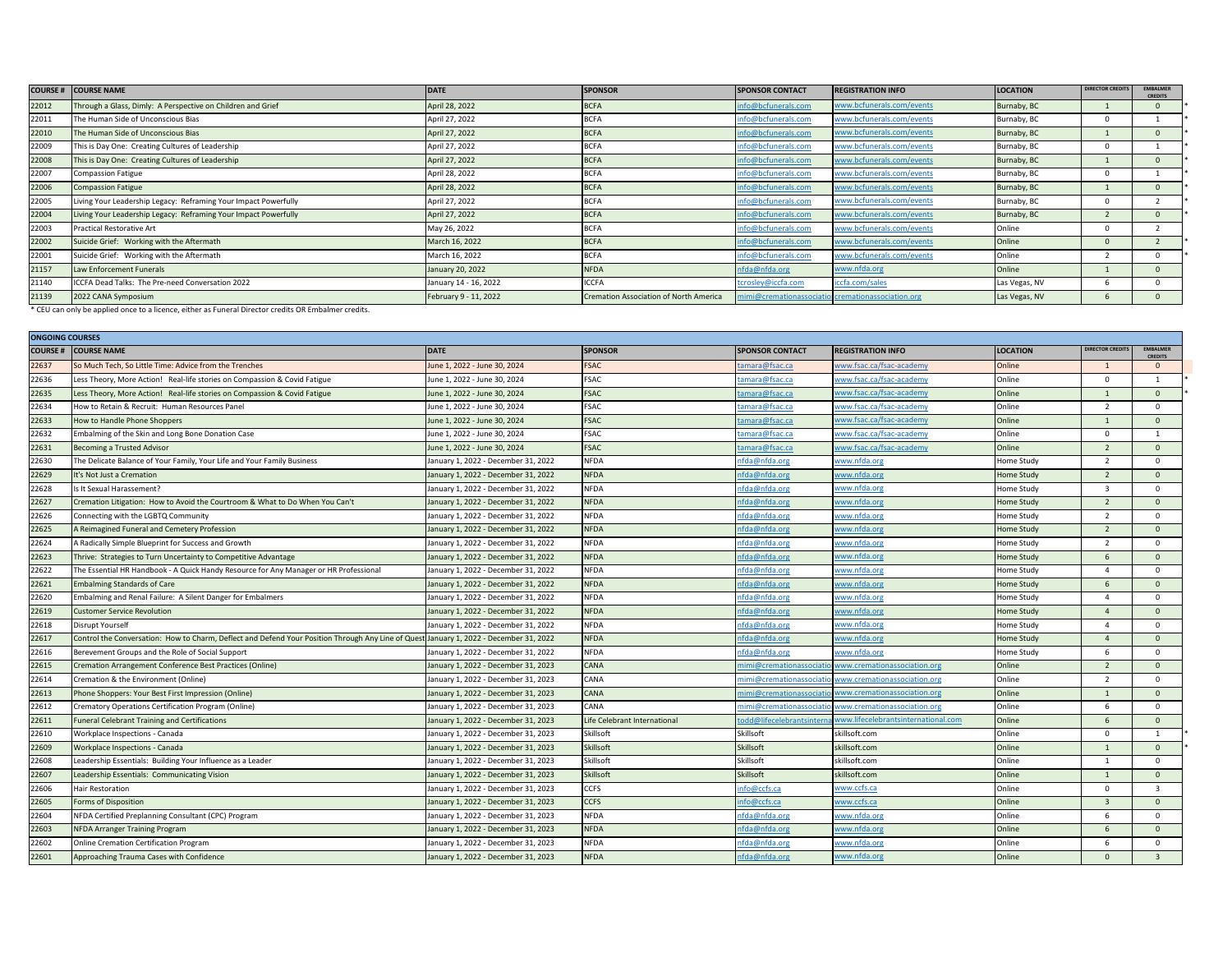| <b>COURSE#</b> | <b>COURSE NAME</b>                                                                          | <b>DATE</b>                            | <b>SPONSOR</b>                                  | <b>SPONSOR CONTACT</b>                 | <b>REGISTRATION INFO</b>   | <b>LOCATION</b> | DIRECTOR CREDIT         | <b>EMBALMER</b><br><b>CREDITS</b> |
|----------------|---------------------------------------------------------------------------------------------|----------------------------------------|-------------------------------------------------|----------------------------------------|----------------------------|-----------------|-------------------------|-----------------------------------|
| 21623          | <b>Inderstanding and Managing Grief</b>                                                     | January 1, 2022 - December 31, 2024    | <b>NFDA</b>                                     | fda@nfda.org                           | ww.nfda.org                | <b>Online</b>   | 6                       | $\Omega$                          |
| 21622          | Jnderstanding a Child's Grief Insight for Funeral Home Owners, Directors and Staff          | January 1, 2022 - December 31, 2024    | <b>NFDA</b>                                     | ifda@nfda.org                          | ww.nfda.org                | <b>Online</b>   | $\overline{3}$          | $\mathbf{0}$                      |
| 21621          | The Funeral: A Chance to Touch, A Chance to Serve, A Chance to Heal                         | January 1, 2022 - December 31, 2024    | <b>NFDA</b>                                     | fda@nfda.org                           | ww.nfda.org                | <b>Online</b>   | $\overline{4}$          | $\mathbf 0$                       |
| 21620          | Ten Tools for Stress Relief                                                                 | January 1, 2022 - December 31, 2024    | <b>NFDA</b>                                     | fda@nfda.org                           | ww.nfda.org                | Online          | $\overline{3}$          | $\Omega$                          |
| 21619          | <b>Supporting Pregnancy Loss Families</b>                                                   | January 1, 2022 - December 31, 2024    | <b>NFDA</b>                                     | nfda@nfda.org                          | www.nfda.org               | <b>Online</b>   | $\overline{\mathbf{3}}$ | $\mathsf 0$                       |
| 21618          | RSVP: I'll See You at My Living Funeral                                                     | January 1, 2022 - December 31, 2024    | <b>NFDA</b>                                     | ifda@nfda.org                          | <u>ww.nfda.org</u>         | Online          | $\overline{2}$          | $\mathsf 0$                       |
| 21617          | Relevance of Restorative Art                                                                | January 1, 2022 - December 31, 2024    | <b>NFDA</b>                                     | ifda@nfda.org                          | vww.nfda.org               | <b>Online</b>   | $\mathbf 0$             | $\overline{\mathbf{3}}$           |
| 21616          | Mastering the Art of Funeral Home Phone Etiquette                                           | January 1, 2022 - December 31, 2024    | <b>NFDA</b>                                     | ifda@nfda.org                          | ww.nfda.org                | <b>Online</b>   |                         | $\mathbf{0}$                      |
| 21615          | Marketing a Funeral Home for Long-Term Profitability                                        | January 1, 2022 - December 31, 2024    | <b>NFDA</b>                                     | ifda@nfda.org                          | ww.nfda.org                | <b>Online</b>   | $\overline{z}$          | $\Omega$                          |
| 21614          | uneral Service Ethics                                                                       | January 1, 2022 - December 31, 2024    | <b>NFDA</b>                                     | ifda@nfda.org                          | ww.nfda.org                | Online          | $\overline{2}$          | $\mathsf 0$                       |
| 21613          | mbalming the Obese Case                                                                     | January 1, 2022 - December 31, 2024    | <b>NFDA</b>                                     | nfda@nfda.org                          | ww.nfda.org                | Online          | $\Omega$                | $\overline{\mathbf{3}}$           |
| 21612          | mbalming Risk Management 4.0                                                                | January 1, 2022 - December 31, 2024    | <b>NFDA</b>                                     | ifda@nfda.org                          | ww.nfda.org                | <b>Online</b>   | $\Omega$                | $\overline{2}$                    |
| 21611          | Imbalming Perspectives and Paradigms Challenged                                             | January 1, 2022 - December 31, 2024    | <b>NFDA</b>                                     | <u>ifda@nfda.org</u>                   | ww.nfda.org                | <b>Online</b>   | $\mathbf 0$             | 6                                 |
| 21610          | O-It-Yourself Memorials (with a Little Help from the Funeral Director)                      | January 1, 2022 - December 31, 2024    | <b>NFDA</b>                                     | ifda@nfda.org                          | ww.nfda.org                | Online          | $\overline{z}$          | $\mathsf 0$                       |
| 21609          | The Demonstration of Soft Tissue Repair                                                     | January 1, 2022 - December 31, 2024    | <b>NFDA</b>                                     | nfda@nfda.org                          | ww.nfda.org                | )nline          | $\Omega$                | $\overline{4}$                    |
| 21608          | eathcare Marketing 25 FAQs                                                                  | January 1, 2022 - December 31, 2024    | <b>NFDA</b>                                     | fda@nfda.org                           | ww.nfda.org                | <b>Inline</b>   | 6                       | $\Omega$                          |
| 21607          | Conflict Management for Funeral Directors: Successful Interpersonal Communication Practices | January 1, 2022 - December 31, 2024    | <b>NFDA</b>                                     | ifda@nfda.org                          | ww.nfda.org                | Online          | $\Delta$                | $\mathsf 0$                       |
| 21606          | Approaching Trauma Cases with Confidence                                                    | January 1, 2022 - December 31, 2023    | <b>NFDA</b>                                     | ifda@nfda.org                          | ww.nfda.org                | <b>Online</b>   | $\overline{\mathbf{3}}$ | $\mathsf 0$                       |
| 21605          | ligible Funeral Arrangements                                                                | November 29, 2021 to December 31, 2023 | Zebra Credits Inc.                              | yan@zebracredits.ca                    | ttps://zebracredits.ca/    | <b>Online</b>   | $\mathbf{1}$            | $\mathsf 0$                       |
| 21604          | Survivor Benefits                                                                           | November 29, 2021 to December 31, 2023 | Zebra Credits Inc.                              | yan@zebracredits.ca                    | ttps://zebracredits.ca     | <b>Online</b>   | $\mathbf{1}$            | $\mathsf 0$                       |
| 21603          | Cyber Security and the Bereavement Industry                                                 | November 29, 2021 to December 31, 2023 | Zebra Credits Inc.                              | ryan@zebracredits.ca                   | ttps://zebracredits.ca/    | Online          | 1                       | $\mathbf{0}$                      |
| 21602          | enior Clients                                                                               | November 29, 2021 to December 31, 2023 | Zebra Credits Inc.                              | van@zebracredits.ca                    | ttps://zebracredits.ca/    | Online          | $\overline{1}$          | $\mathbf{0}$                      |
| 21601          | Social Media Guidelines                                                                     | November 29, 2021 to December 31, 2023 | Zebra Credits Inc.                              | ryan@zebracredits.ca                   | ttps://zebracredits.ca     | Online          | $\overline{1}$          | $\Omega$                          |
| 21600          | Time Management                                                                             | November 29, 2021 to December 31, 2023 | Zebra Credits Inc.                              | ryan@zebracredits.ca                   | ttps://zebracredits.ca/    | Online          | $\mathbf{1}$            | $\mathsf 0$                       |
| 20609          | lespirator Protection - Canada                                                              | Ongoing                                | Skillsoft                                       | Skillsoft                              | killsoft.com               | Online          | $\Omega$                | $\overline{1}$                    |
| 20608          | nfectious Diseases - Canada                                                                 | Ongoing                                | Skillsoft                                       | Skillsoft                              | killsoft.com               | Online          | $\mathsf{O}\xspace$     | $\mathbf{1}$                      |
| 20607          | nfectious Diseases - Canada                                                                 | Ongoing                                | Skillsoft                                       | Skillsoft                              | killsoft.com               | <b>Online</b>   |                         | $\mathbf 0$                       |
| 20606          | loodborne Pathogen Awareness - Canada                                                       | <b>Ongoing</b>                         | Skillsoft                                       | Skillsoft                              | killsoft.com               | <b>Online</b>   | $\Omega$                | $\overline{1}$                    |
| 20605          | loodborne Pathogen Awareness - Canada                                                       | Ongoing                                | Skillsoft                                       | Skillsoft                              | skillsoft.com              | <b>Online</b>   | $\overline{1}$          | $\pmb{0}$                         |
| 20604          | eadership Essentials - Leading with Emotional Intelligence                                  | Ongoing                                | <b>Skillsoft</b>                                | Skillsoft                              | killsoft.com               | <b>Inline</b>   |                         | $\mathbf{0}$                      |
| 20602          | xceptional Pre-Planning Group Presentations for Funeral Professionals                       | Ongoing                                | People Care Skills                              | lim Czegledi                           | peoplecareskills.com       | <b>Online</b>   | 6                       | $\mathbf 0$                       |
| 20601          | Relationship Marketing for Better Word of Mouth Marketing for Funeral Professionals         | Ongoing                                | People Care Skills                              | Jim Czegledi                           | peoplecareskills.com       | Online          | 6                       | $\mathbf 0$                       |
| 20600          | aundice and Edema - An Embalmer's Guide                                                     | Ongoing                                | <b>CCFS</b>                                     | fo@ccfs.ca                             | ww.ccfs.ca                 | Online          | $\mathbf 0$             | $\overline{\mathbf{3}}$           |
| 19509          | Self-Care for the Funeral Professional                                                      | Ongoing                                | <b>NFDA</b>                                     | indberg@nfda.org                       | <b>Inline Registration</b> | <b>Online</b>   | $\overline{z}$          | $\mathbf{0}$                      |
| 19506          | Memorialization: New Approaches to an Old Theory                                            | Ongoing                                | CCFS                                            | fo@ccfs.ca                             | fo@ccfs.ca                 | <b>Online</b>   | 3                       | $\mathbf 0$                       |
| 19505          | veryday Embalming: Tips and Tricks                                                          | Ongoing                                | NFDA                                            | indberg@nfda.org                       | <b>Inline Registration</b> | Online          | $\overline{0}$          | $\overline{4}$                    |
| 18831          | Do-It-Yourself SEO & Google Optimization for Funeral Directors                              | Ongoing                                | funeralgurus.com                                | robin@funeralfuturist.com 250-744-3595 |                            | Webinar         | $\overline{\mathbf{3}}$ | $\mathbf 0$                       |
| 18830          | O-It-Yourself Facebook & Social Media Marketing for Funeral Directors                       | Ongoing                                | funeralgurus.com                                | robin@funeralfuturist.com 250-744-3595 |                            | Webinar         | $\overline{3}$          | $\Omega$                          |
| 18829          | uneral Home and Heroin Overdose Training                                                    | Ongoing                                | FuneralContinuingEducation.com                  | Barbara A. Cardon                      | 718-608-6000               | <b>Online</b>   | $\overline{z}$          | $\mathsf 0$                       |
| 18828          | Working with Grieving Children                                                              | Ongoing                                | American Institute of Health Care Professio     | http://aihcp.net                       | 330-652-776                | <b>Online</b>   | 6                       | $\mathbf{0}$                      |
| 18827          | <b>Srief Therapy</b>                                                                        | Ongoing                                | American Institute of Health Care Professio     | http://aihcp.net                       | 330-652-777                | <b>Online</b>   |                         | $\Omega$                          |
| 18826          | Grief Counseling for the Helping Professions                                                | Ongoing                                | American Institute of Health Care Professic     | http://aihcp.net                       | 330-652-778                | Online          | $\mathsf{f}$            | $\mathbf{0}$                      |
| 18825          | Death, Dying & Mourning                                                                     | Ongoing                                | American Institute of Health Care Professior    | http://aihcp.net                       | 330-652-779                | Online          | 6                       | $\mathbf 0$                       |
| 17733          | ".A.R.E. Ring C.A.R.E.munication.                                                           | Ongoing                                | In It For Life, LLC;<br>ohnson Consulting Group | cg.digitalchalk.com                    | 480-556-8500               | <b>Online</b>   | $\overline{4}$          | $\mathbf 0$                       |
| 17725          | World Religions Part II - Buddhism, Hinduism, Sikhism                                       | Ongoing                                | <b>CCFS</b>                                     | info@ccfs.ca                           | 888-797-9941               | <b>Online</b>   | $\mathbf{B}$            | $\Omega$                          |
| 17724          | <b>Stress Management for Funeral Directors</b>                                              | Ongoing                                | Hesseling & Partners                            | Jan Hesseling                          | 250-650-5004               | Online Webinar  | 6                       | $\mathbf 0$                       |
| 17723          | Overworked andOverworked: Stress, Burnout and the Funeral Profession                        | Ongoing                                | <b>CCFS</b>                                     | info@ccfs.ca                           | 888-797-9941               | <b>Online</b>   | $\mathbf{0}$            | $\overline{3}$                    |
| 17722          | Overworked andOverworked: Stress, Burnout and the Funeral Profession                        | Ongoing                                | CCFS                                            | info@ccfs.ca                           | 888-797-9941               | <b>Online</b>   | $\overline{\mathbf{3}}$ | $\mathsf 0$                       |
| 16631          | Cargo Security Coordinator (CSC) Training                                                   | Ongoing                                | <b>CIFFA</b>                                    | nasy@ciffa.com                         | 416-234-5100 ext 230       | Online          | 5                       | $\mathsf 0$                       |
| 16630          | Authorized Cargo Representative (ACR) Training                                              | Ongoing                                | <b>CIFFA</b>                                    | nasy@ciffa.com                         | 416-234-5100 ext 230       | <b>Online</b>   | $\overline{\mathbf{3}}$ | $\mathsf 0$                       |
| 16629          | he Funeral Homes Obligation To Provide Quality Embalming                                    | <b>Ongoing</b>                         | <b>CCFS</b>                                     | nfo@ccfs.ca                            | L-888-797-9941             | <b>Online</b>   | $\Omega$                | $\overline{3}$                    |
| 16628          | The Funeral Homes Obligation To Provide Quality Embalming                                   | Ongoing                                | <b>CCFS</b>                                     | info@ccfs.ca                           | -888-797-9941              | <b>Online</b>   |                         | $\Omega$                          |
| 16627          | <b>Effective Conflict Resolution</b>                                                        | Ongoing                                | <b>CCFS</b>                                     | info@ccfs.ca                           | L-888-797-9941             | <b>Online</b>   | $\mathbf 0$             | $\overline{\mathbf{3}}$           |
| 16626          | Effective Conflict Resolution                                                               | Ongoing                                | <b>CCFS</b>                                     | info@ccfs.ca                           | L-888-797-9941             | <b>Online</b>   | $\overline{3}$          | $\mathsf 0$                       |
| 16603          | Certified Pre Planning Consultant                                                           | Correspondence                         | <b>NFDA</b>                                     | lindberg@nfda.org                      | 800-228-6332               | Correspondence  | 6                       | $\mathbf{0}$                      |